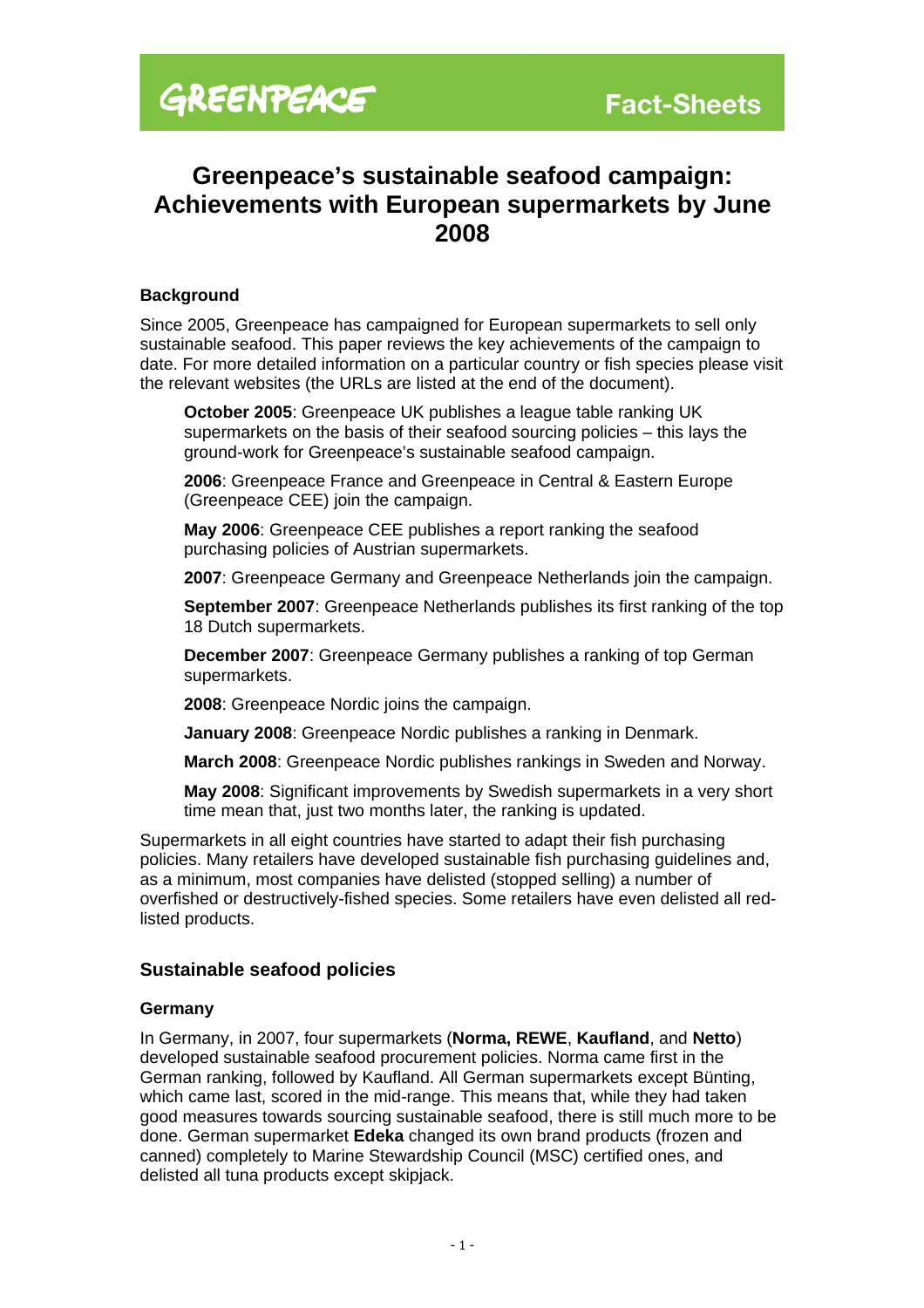#### **The Netherlands**

In the Netherlands, eight supermarkets adopted and published seafood sourcing policies that take sustainability concerns into account to a varying degree. They do not always extend to all products in the ranges of these supermarkets. Greenpeace still sees room for improvement of these policies, but acknowledges that significant progress has been made. **Em-Te** and **Golff** (Sligro Food Group) currently lead when it comes to the level of sustainability of their seafood purchasing policy, which covers almost all of their seafood products. This policy has also been made accessible to their customers. They have developed concrete requirements for their seafood and have clear goals to achieve a sustainable assortment of seafood.

### **Norway**

In 2006, Greenpeace exposed an illegal cod fishing scandal in the Barents Sea. This sparked moves by all Norwegian supermarkets to develop seafood purchasing guidelines to avoid sourcing illegally-caught fish.

The two retailers leading the Norwegian retailer ranking list, **Smartclub** and **ICA (Royal Ahold)**, developed additional comprehensive policies to cover their entire seafood ranges.

#### **Sweden**

In Sweden, all companies actively work with sustainable seafood purchasing policies. **Bergendahlsgruppen** and **Axfood** have the most developed sustainable policies, closely followed by **ICA (Royal Ahold)**. Their policies have led to delisting of all 14 products on Greenpeace Nordic's red list. All retailers except **Co-op** agreed to delist all red-listed products. Some Swedish retailers reported a record number of customer requests demanding sustainable seafood policies, more feedback than they have ever received on any issue.

## **United Kingdom**

In the UK, the nine largest supermarket chains included in the Greenpeace UK league table have now adopted seafood procurement policies. These take, to varying degrees, sustainability into account as a key criterion when purchasing fish products. **Marks & Spencer** and **Waitrose** have the most developed policies, leading the table in both the first ranking and the follow-up ranking published in October 2006.

Walmart subsidiary **Asda** ranked last in the initial UK league table. In January 2006, it adopted a comprehensive sustainable seafood policy. It then moved up to fifth place in the second UK ranking. Asda's new policy led to the immediate delisting of Dover sole, lumpfish, dogfish, skate and swordfish. Later in the year, Asda stopped selling any North Sea cod in its fresh, pre-packed chilled and frozen ranges. Asda also committed to selling only MSC-certified fresh and frozen fish within five years.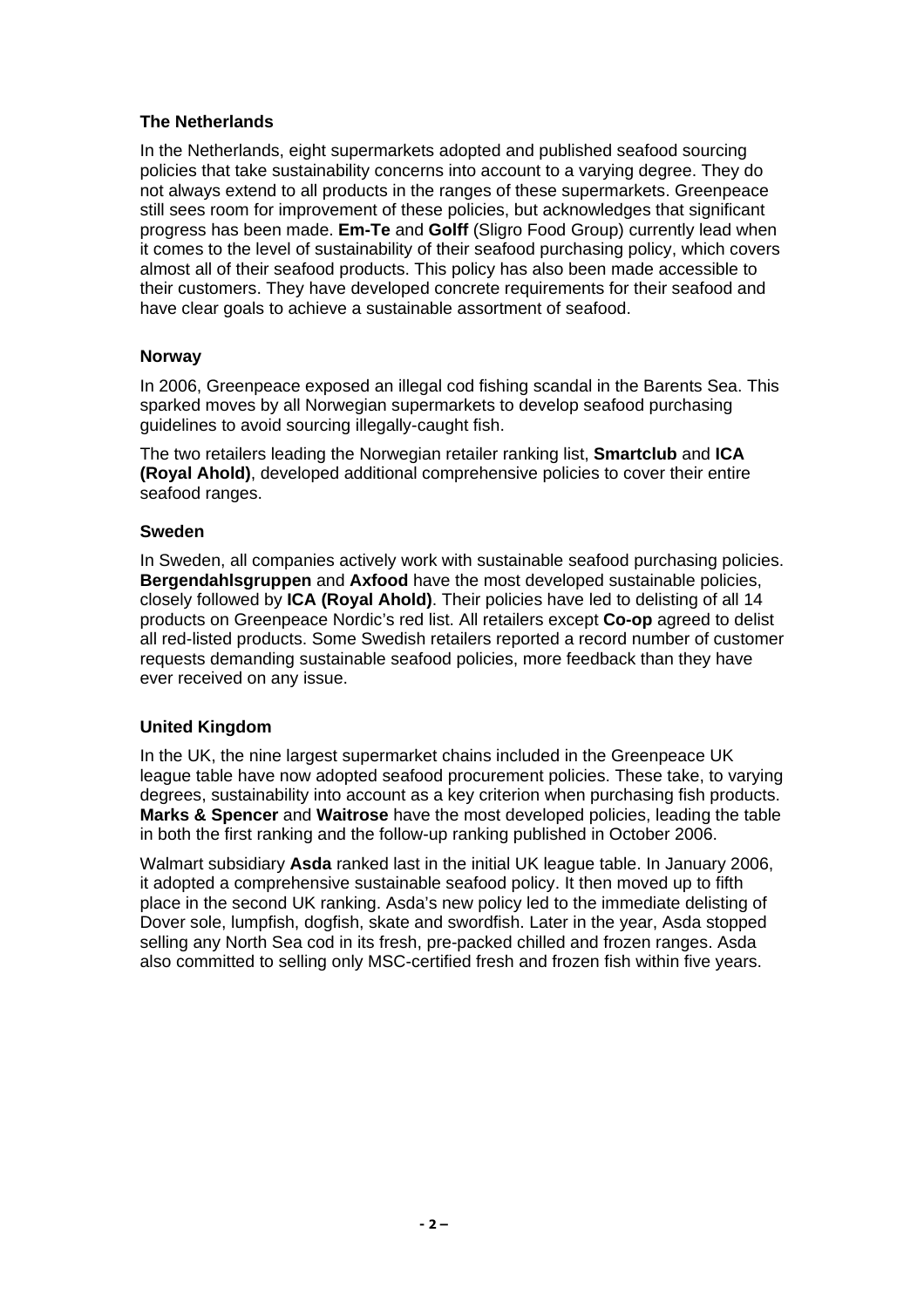# **Transparency**

Transparency is key to the development of sustainable seafood procurement policies. As well as the details of their procurement policies, a number of companies have provided an extensive overview of their seafood ranges to Greenpeace. In the best cases for each species sold this information includes both the common name and the Latin species name, the FAO (major fishing areas as defined by the United Nations Food and Agriculture Organisation<sup>[1](#page-2-0)</sup>) catch area, the port the catch was landed in, the day it was caught, the stock it came from, and the fishing method used to catch it.

Lists of seafood on offer in stores, with varying levels of detail, have been provided to Greenpeace by the supermarkets Hofer (Austrian subsidiary of Aldi), Lidl, Norma and others in **Austria**; Kaufland, Lidl, Norma, Rewe, Edeka, Netto provided detailed information on their product range and policies in **Germany**; 12 of the 18 ranked supermarkets in the **Netherlands** provided (to varying degrees) an overview of their seafood ranges; all chains in **Sweden** except Netto provided detailed information on their policies and their product range; and all nine **UK** supermarkets on the ranking provided Greenpeace with information on their seafood ranges.

# **Labelling and traceability**

## **Austria**

Hofer (Aldi) and Norma in Austria improved their labelling. **Norma** developed a completely new 'transparent fisheries' logo, launched in May 2007. This provides the Latin species name, catch area, catch method and catch day on each of its frozen products. Norma claims the label guarantees the full traceability of the product back to the ship. Since the end of 2006, its competitor **Hofer** has provided the Latin species name in addition to the information requested by EU law (common name, FAO catch area, wild or farmed) on its frozen fish products.

Labelling of **Rewe**'s own brand's 'Quality First' frozen seafood products (including breaded fish products) has exceeded the legal requirements in Austria since March 2005. The labels display the Latin species name as well as the exact FAO fishing area by name, rather than by code, according to the batch.

#### **Netherlands**

In the Netherlands, 11 supermarkets made improvements in their labelling for part of their range. **Albert Heijn (Ahold)** labels its fresh own-brand products with the common name, Latin name, catch area and whether the product is wild-caught or farmed. In addition it provides information about the sustainability of its own-brand fish and publishes its policy on its website and in its magazine. Albert Heijn claims "we work towards sustainable fisheries" on all fresh own-brand products, showing which segment is covered by its sustainable policy. However, unsustainable products are also labelled in this way, so information can be misleading to customers.

**Em-Te** and **Golff** (Sligro Food Group) improved the labelling of their own-brand fresh products, providing the common name, Latin name, specific catch area and catch method. Since February 2008, they have provided additional "red-amber-green" colour-coded information in their shops (a poster and WWF/North Sea Foundation fish guide). **Super de Boer** improved the labelling of most of its own-brand fresh fish products, providing the common name, Latin name, catch area/aquaculture country. **Deen** and **Jumbo** are currently working on improvements to their seafood labelling.

<span id="page-2-0"></span><sup>1</sup> http://www.fao.org/fishery/area/search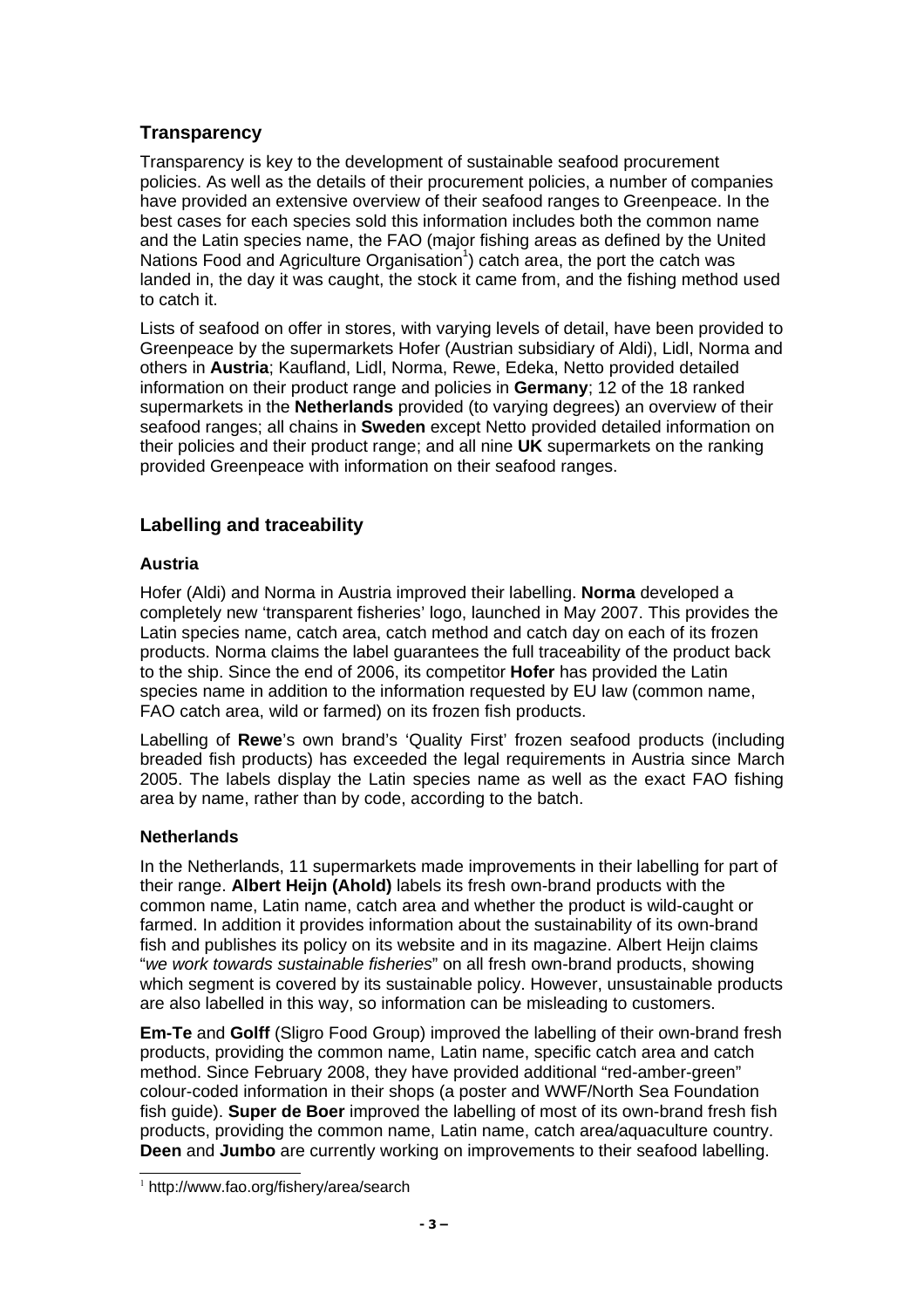**Dekamarkt, Coop, Jan Linders** and **Hoogvliet** all improved the labelling of (part) of their fresh own-brand including the common name, Latin name, catch area/country of aquaculture and catch method /details on the type of aquaculture.

#### **Norway**

Frozen seafood products in several Norwegian supermarkets is labelled with FAO catch area, species name, processing country and processing plant. Almost all fresh fish caught in Norwegian waters by Norwegian boats is traceable back to the boat.

## **United Kingdom**

In the UK, supermarkets improved their labelling, especially on fish counters and for packaged fresh fish. In cases where the seafood is from a single source, the common name, catch area and country of origin, or farm and farm location, is often supplied. Catch method is increasingly being labelled on line-caught products, for example, line-caught Icelandic cod or pole-and-line caught Pacific yellowfin tuna. **Waitrose** provides more detail about the origin of its seafood on its website. In October 2006, **Morrison's** became the first UK supermarket to include the Latin name on its fish counter labels and pre-packed fish, and its wide range of line-caught fish is also clearly labelled.

# **Delistings of threatened species**

A number of supermarkets around Europe delisted some or all of the most threatened species identified by Greenpeace for that country. In Sweden, eight out of nine retailers cancelled their contracts for all 14 of the species on the Greenpeace Nordic red list. This includes European eel, cod, beam and bottom-trawled plaice, Atlantic and Greenland halibut, tuna from threatened stocks, redfish, sole, shark, skate, ray, anglerfish, wild Atlantic salmon from threatened stocks, swordfish, marlin and tropical shrimps.

Key examples for delistings are:

## • **Sharks and dogfish**

When the campaign started in **Austria** in May 2006, **shark** products were sold in six Austrian retail/wholesale chains. All of them delisted shark products by spring 2007. This includes the international chains Metro and Spar. In the **UK,** Asda, Co-op, Sainsbury's, Somerfield and Morrison's delisted **dogfish,** a small species of shark, and in Germany, Kaufland and Rewe did the same. Lidl in Germany delisted all shark products.

#### • **Swordfish and marlin**

Another key threatened species delisted around Europe as a result of the campaign was **swordfish**. In **Austria**, the international chains Rewe, Spar and Metro stopped selling swordfish, as did Asda and Somerfield in the **UK,** and C1000, Jumbo, Dekamarkt and Dirk van den Broek in the **Netherlands**. Jumbo and Dirk van den Broek also stopped selling **marlin**. In Norway, ICA (Royal Ahold) delisted both marlin and swordfish.

#### • **Skates and rays**

**Skates** and **rays** were widely sold in **UK** supermarkets at the start of the campaign. Asda, Co-op, Sainsbury's, and Somerfield have now delisted them. Morrison's, Tesco and Waitrose delisted all skate species except starry, spotted and cuckoo rays. Waitrose is now funding the production and distribution of a skate and ray identification card, including information on minimum and maximum landing sizes, in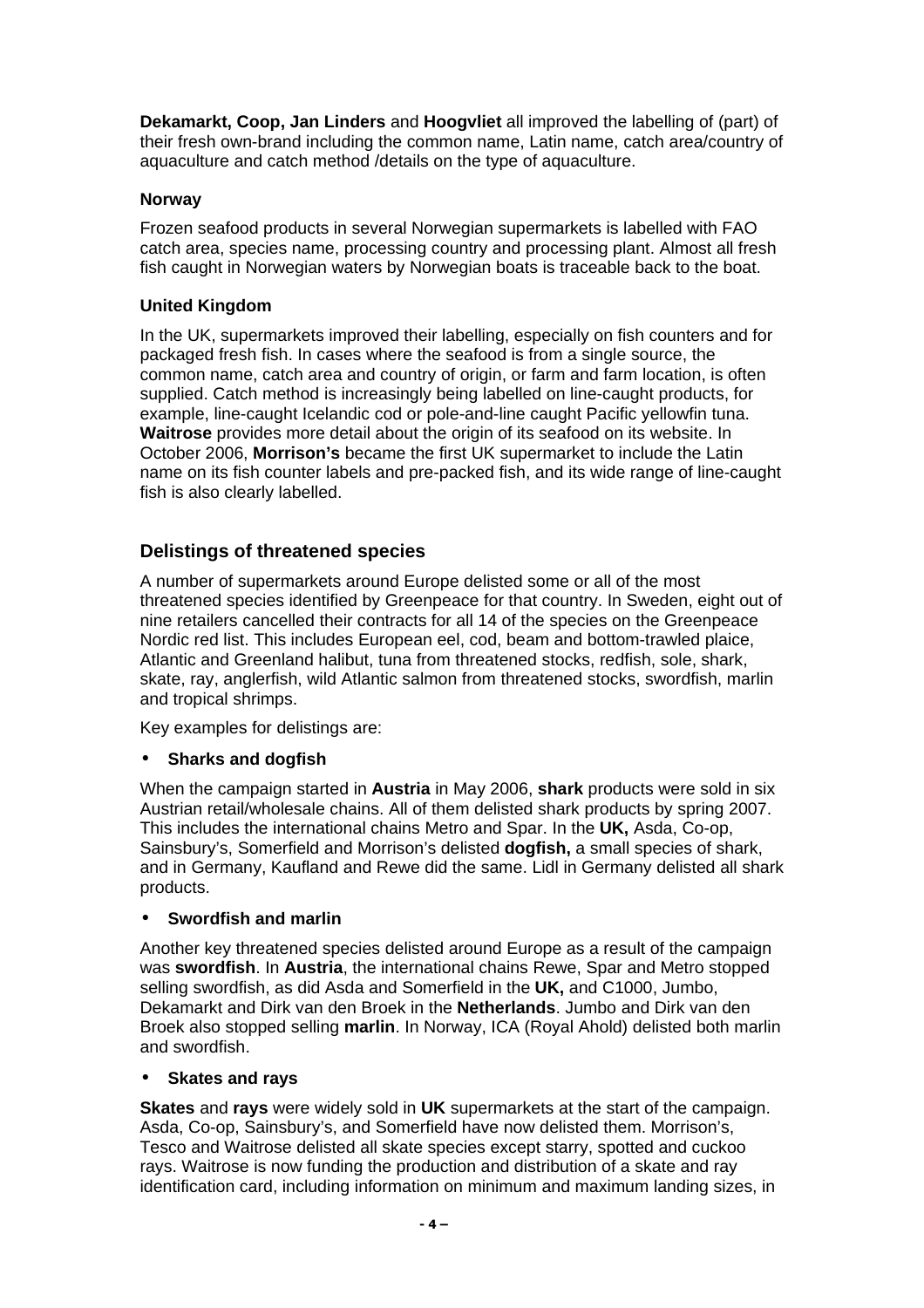order to help fishermen, anglers and producers avoid the most vulnerable and overfished species. ICA (Royal Ahold) in **Norway** stopped selling skates.

# • **Atlantic cod and haddock**

There have been significant movements on **Atlantic cod** and **haddock** in the last three years. In the **UK**, Asda stopped selling any cod caught in the North Sea – the last supermarket in the UK to do so. Both smoked and chilled (uncoated) cod and haddock fillets sold by Marks & Spencer come from fish line-caught in Icelandic waters. Sainsbury's only sells line-caught fresh cod and haddock, primarily from Iceland with a small range from Norway. As yet this policy does not cover frozen fish. The supermarket chain ICA (Royal Ahold) stopped selling frozen Eastern Baltic cod in **Sweden** and **Norway**. Lidl and Rewe in **Germany** have now delisted Baltic cod and Edeka delisted North Sea and Baltic cod. In the **Netherlands**, Albert Heijn, Jan Linders, Jumbo, Em-Te, Golff, Plus, Co-op, Dekamarkt, Spar and Deen replaced (part of) their North Sea fresh cod with cod from Iceland and the Barents Sea (longline or trawler). Dirk van den Broek stopped sourcing Iglo Baltic cod.

## • **Tuna**

The supermarket chain Metro, third largest grocery retailer globally and the biggest fish trader in Europe (according to company information), placed signs in its **Austrian** shops in December 2006 stating that it does not sell any **northern or southern bluefin tuna** or bigeye tuna "for reasons of protection of species". The retail chain Co-op stopped selling bluefin tuna in Italy in April 2007. In **Norway**, the supermarket chain ICA (Royal Ahold) stopped selling bluefin tuna. Carrefour stopped selling bluefin in **Italy** and **Spain** and will do so in **France** in 2009. Auchan also stopped selling bluefin tuna in France.

In the **Netherlands**, Em-Te, Golff and Super de Boer stopped selling fresh **yellowfin tuna** steaks. Spar stopped sourcing a fresh yellowfin tuna product (filet Americain). Jumbo stopped stocking canned yellowfin tuna. Jan Linders, Plus, Coop, Dekamarkt Hoogvliet stopped sourcing fresh albacore tuna steak (Thunnus alalunga - longline – Indian Ocean). ICA in **Sweden** has decided to delist yellowfin tuna, but may reconsider if it finds a sustainable fishery from the Atlantic. Lidl in **Germany** delisted longline-caught yellowfin tuna. Hofer (Aldi South) in **Austria** stopped selling canned yellowfin tuna, it now only sells canned skipjack tuna.

## • **Tropical shrimps**

**Dutch** supermarkets Plus, Jumbo, Coop, Dirk van den Broek and Deen have reduced the amount of **tropical shrimp** in their stores, by removing one or more products from their selections.

## • **Deep sea species**

Several supermarket chains delisted a number of **deep sea species**: Groupe Casino (**France**) stopped buying blue ling and roundnose grenadier. In the **UK**, Waitrose no longer sources any fish caught by deep-water trawling and Morrison's delisted ling. The **Austrian** regional supermarket chain MPreis stopped selling all deep sea species.

## • **Eel**

In **Denmark** Aldi, Rema1000 and Spar stopped selling **eel**, as did the supermarket chain ICA (Royal Ahold) in **Norway** and Kaufland in **Germany**.

In Sweden, Willys, Hemköp, City Gross, AG, ICA ( at least, from its central product range) delisted European eel.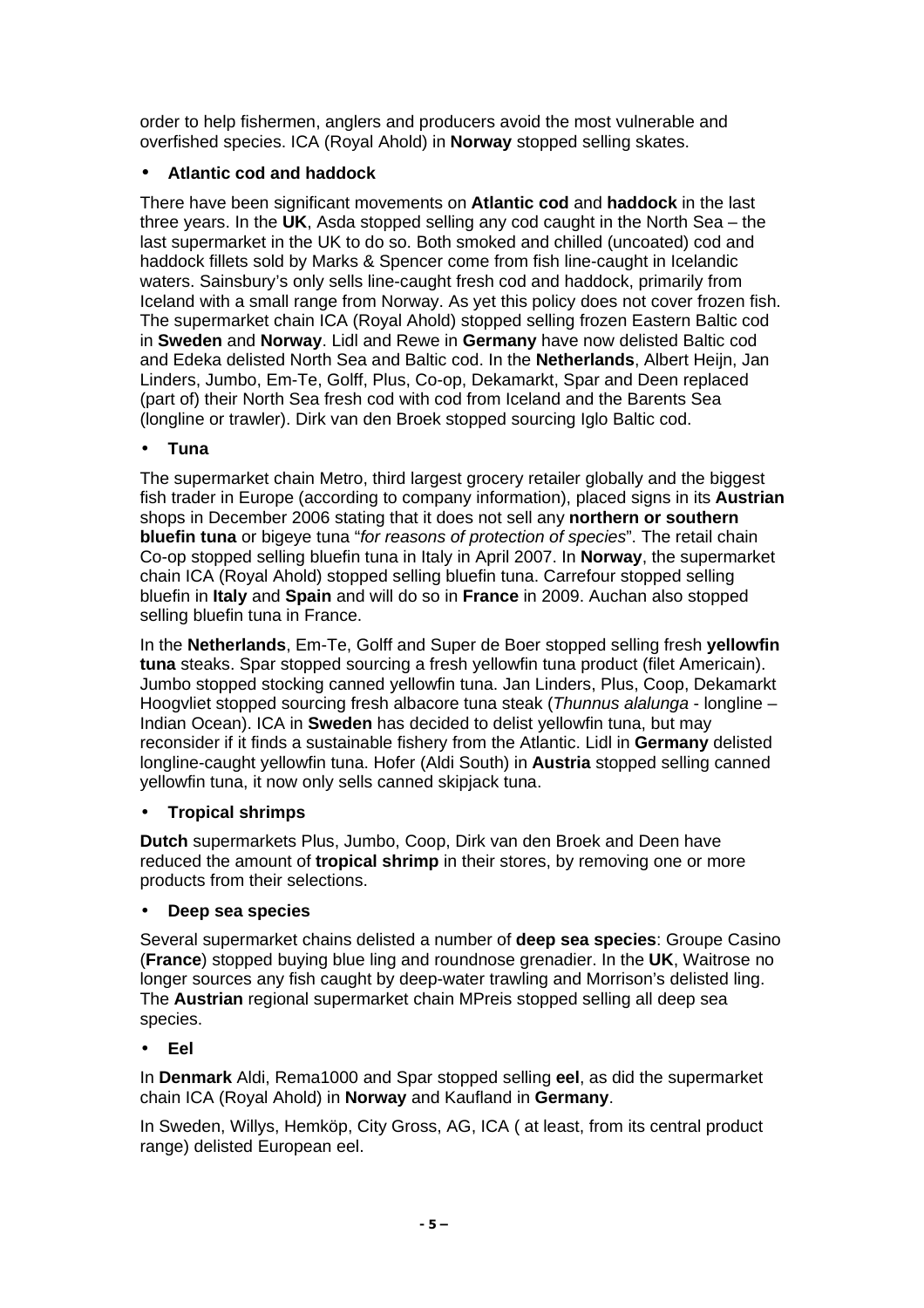## **Avoiding destructive fisheries – beam trawling**

In the **UK**, a number of companies are working on reducing the amount of **beamtrawled seafood** they sell. Marks & Spencer reduced the percentage of beamtrawled flatfish it purchases from 55% in 2004 to 47% in 2005, and then to 35% in August 2006 – a reduction of over one-third. The beam trawlers still in use are smaller and use less fuel. Marks & Spencer phased out all beam-trawled species except Dover sole. In December 2006, the UK supermarket Iceland cut the amount of beam-trawled seafood it sells by 50%. Morrison's removed all beam-trawled products from its fresh fish ranges and has only one remaining product containing beamtrawled plaice.

**Austrian** Hofer only sources plaice sold in Austria, from the only FAO sub-fishing area in which ICES has ascertained that the population is fully reproducing. The discount chain Lidl removed plaice from its product range entirely in Austria.

All supermarkets in the **Netherlands** have committed themselves to not selling plaice caught during the spawning period (December-March). Several supermarkets are looking into more sustainable alternatives such as pulskor and flyshooting. Dekamarkt stopped sourcing sole from beam trawling and changed to sourcing from sole aquaculture. Jumbo, Em-Te, Golff, Dirk van den Broek, Plus and Super de Boer (fresh house-brand) stopped selling (juvenile) beam-trawled sole. Albert Heijn sources MSC Hasting sole if available. Dekamarkt switched to farmed sole. Jan Linders, Em-Te, Golff, Plus, Coop, Dekamarkt, Hoogvliet and Spar stopped sourcing fresh beam-trawled North Sea plaice. Jumbo is switching to a more sustainable fishing technique.

**Norwegian** Smartclub have a policy of avoiding beam-trawled seafood and is actively promoting alternatives to bottom-trawled seafood (northern shrimps and Norwegian lobsters caught with pots).

Beam and bottom-trawled plaice and nephrops have been delisted by eight out of nine **Swedish** retailers.

## **Roadmap to sustainability for Dutch supermarkets**

The Dutch Supermarket Branche Organisation (CBL) published a roadmap for sustainable fish procurement for Dutch supermarkets in December 2007. The roadmap shows seven steps towards a more sustainable seafood assortment for almost all supermarkets:

- 1. All freshly caught fish must **comply with MSC standards** as of 2011.
- 2. Within six months the CBL, together with the government, suppliers and civil society organisations, will **publish a green list of fish species** that can be caught and sold in a responsible manner.
- 3. **Stop destructive fishing practices**. Some catch methods lead to damage of the seafloor and ecosystems. Other side effects of destructive fishing practices are high fossil fuel use and bycatch. These all have to be reduced.
- 4. **Reduce bycatch**. Bycatch must be reduced, by adjusting fishing practices, to the unavoidable absolute minimum.
- 5. The sustainability of fish farming will be improved with **GlobalGAP**. The suppliers of farmed fish will have to adhere to GlobalGAP norms as of 2009.
- 6. Attention to the **well being of fish** during farming and catching.